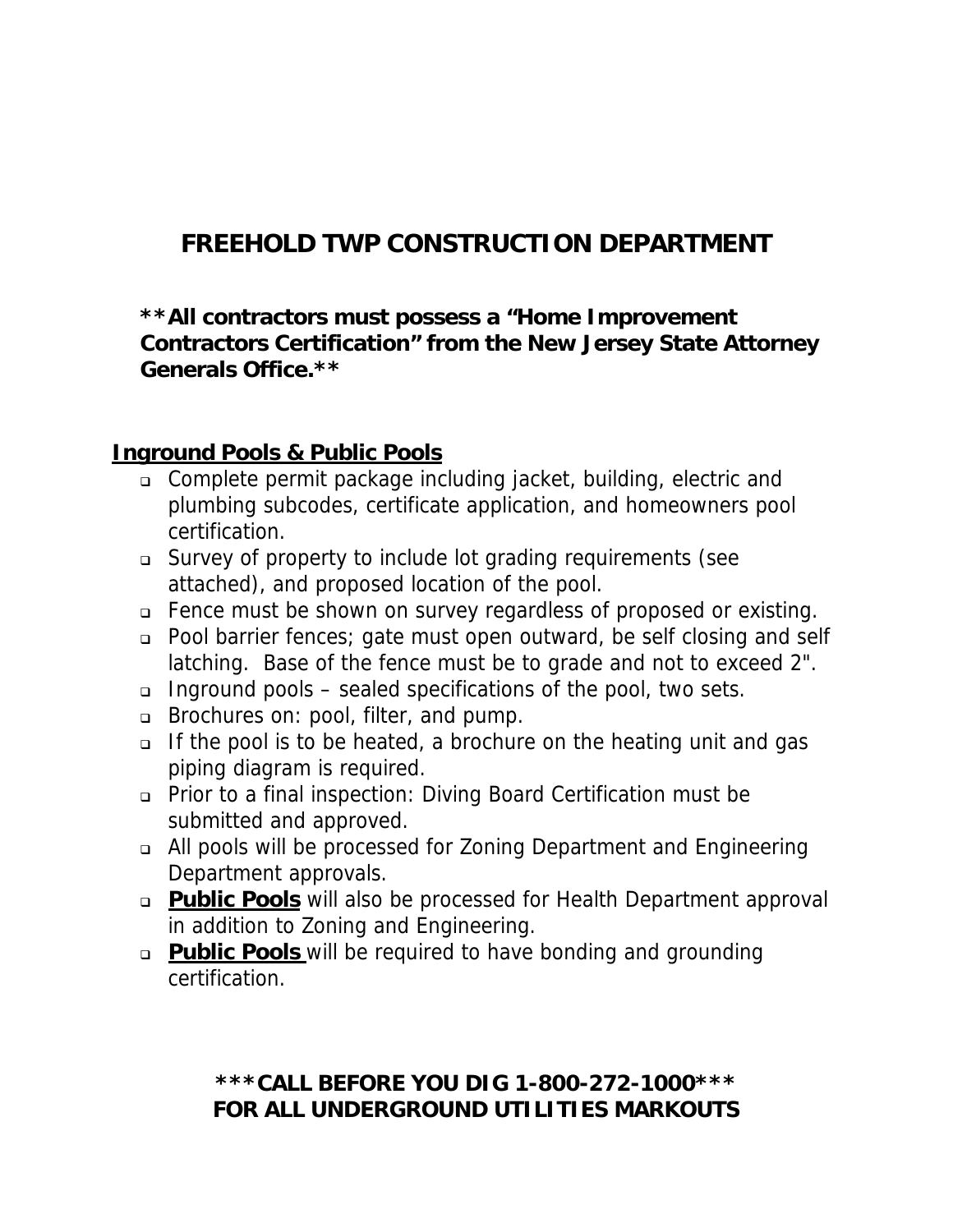# **CONSTRUCTION DEPARTMENT**

### **DIVING BOARD CERTIFICATION**

| <b>BLOCK</b> |  |  |
|--------------|--|--|
|              |  |  |

LOT\_\_\_\_\_\_\_\_\_\_\_\_\_\_\_\_\_\_\_\_\_\_\_

PERMIT #\_\_\_\_\_\_\_\_\_\_\_\_\_\_\_\_\_\_

ADDRESS\_\_\_\_\_\_\_\_\_\_\_\_\_\_\_\_\_\_\_\_\_\_\_\_\_\_\_\_\_\_\_\_\_\_\_\_\_\_\_\_\_\_\_\_\_\_\_\_\_\_\_\_\_

I certify that the diving board installed at the above location, has been installed in accordance with the International Building Code 2000, New Jersey Edition. ANSI/NSPI 5.

\_\_\_\_\_\_\_\_\_\_\_\_\_\_\_\_\_\_\_\_\_\_\_\_\_\_\_\_\_ \_\_\_\_\_\_\_\_\_\_\_\_\_\_\_\_\_\_\_\_\_\_\_\_\_\_\_\_\_

Pool Company Representative Printed Signature

\_\_\_\_\_\_\_\_\_\_\_\_\_\_\_\_\_\_\_\_\_\_\_\_\_\_\_\_\_\_

Date